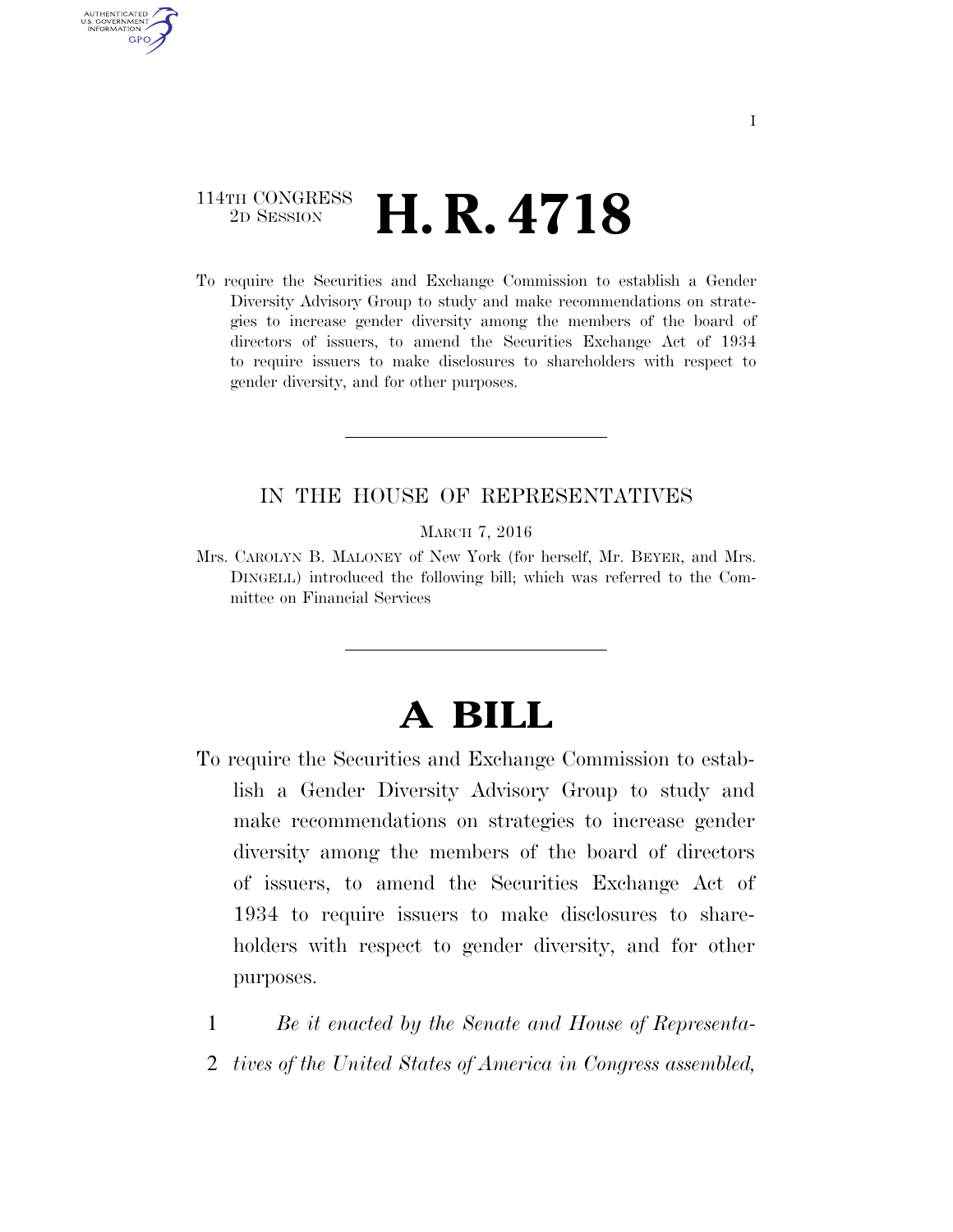## **SECTION 1. SHORT TITLE.**

| $\overline{2}$ | This Act may be cited as the "Gender Diversity in  |
|----------------|----------------------------------------------------|
| 3              | Corporate Leadership Act of 2016".                 |
| $\overline{4}$ | SEC. 2. GENDER DIVERSITY STUDY AND DISCLOSURES.    |
| 5              | (a) GENDER DIVERSITY ADVISORY GROUP.—              |
| 6              | (1) ESTABLISHMENT.—The Securities and Ex-          |
| 7              | change Commission shall establish a Gender Diver-  |
| 8              | sity Advisory Group (the "Advisory Group"), which  |
| 9              | shall be composed of representatives from the Gov- |
| 10             | ernment, academia, and the private sector.         |
| 11             | (2) STUDY AND RECOMMENDATIONS.—The Ad-             |
| 12             | visory Group shall—                                |
| 13             | $(A)$ carry out a study on strategies to in-       |
| 14             | crease gender diversity among the members of       |
| 15             | the board of directors of issuers; and             |
| 16             | (B) not later than 9 months after the es-          |
| 17             | tablishment of the Advisory Group, issue a re-     |
| 18             | port to the Commission, the Committee on Fi-       |
| 19             | nancial Services of the House of Representa-       |
| 20             | tives, and the Committee on Banking, Housing,      |
| 21             | and Urban Affairs of the Senate containing the     |
| 22             | findings and determinations made in carrying       |
| 23             | out such study, along with recommendations to      |
| 24             | increase gender diversity among the members of     |
| 25             | the board of directors of issuers.                 |